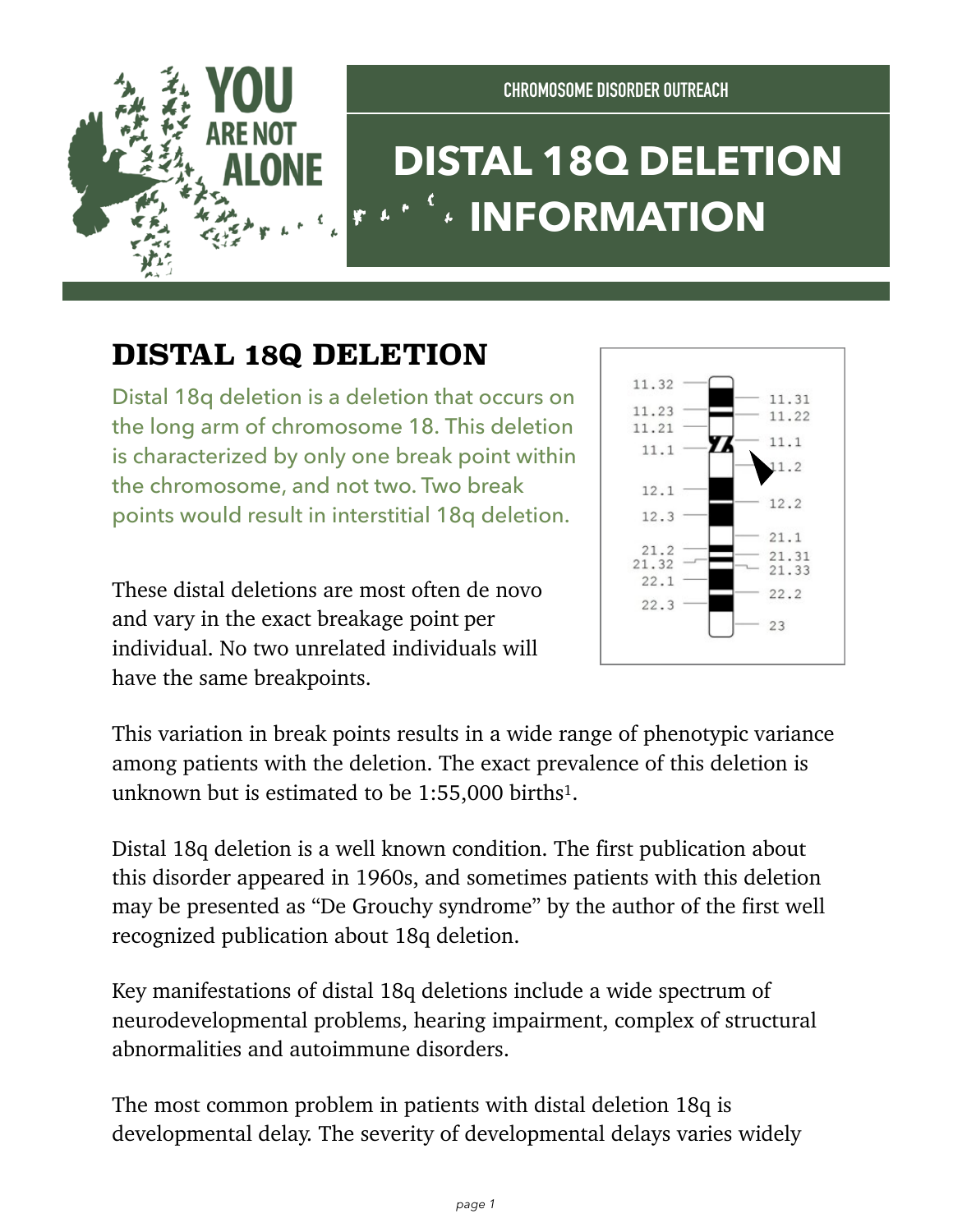among patients depending on their specific deletion breakpoint. Those with deletions distal to position 18q21.33 usually have mild developmental delays, while those with deletions proximal to 18q21.31 have more severe delays2, but the level of delay may significantly vary even between patients with similar level of chromosomal loss. The ZNF407 and NETO1 genes are considered to play roles in mental functions, although the involvement of other genes is more than likely.

On average patients have been found to be delayed across all motor and language milestones. This includes rolling over, sitting alone, crawling, standing alone, walking alone, first words, speaking in sentences, and toilet training during the day and at night3. Many patients have delayed myelination of the nerves, but there is no strong correlation between delay in myelination and other neurodevelopmental problems.

Many patients with distal 18q deletions are also affected by mood disorders. Of those affected, many will have anxiety (75%) and externalizing behavior disorders (44%). More specifically, this includes induced anxiety disorders, generalized anxiety disorders, social phobias, separation anxiety, posttraumatic stress disorders, obsessive compulsive disorders, panic disorders, and specific phobias. Specific externalizing behavior disorders include conductive disorder, oppositional defiant disorders, and disruptive behavior disorders which are often characterized by outbursts4.

Short stature caused by growth hormone deficiency<sup>2</sup> is very common feature. The 1.7 Mb area between 73.5 Mb and 75.2 Mb is considered a critical segment for short stature.

Facial dysmorphism in these patients include a hypoplastic middle third of the face, deeply set eyes and characteristic "carp-shaped" mouth. Although head circumference is usually less than in healthy peers, severe microcephaly is not common. Abnormalities of the palate are very common (57%). Most patients have high palate, submucosal cleft palate or bifid uvula. However cleft lip is very rare.

A very characteristic finding in distal 18q deletion is hearing impairment. Many patients have abnormalities of external ear including aural atresia or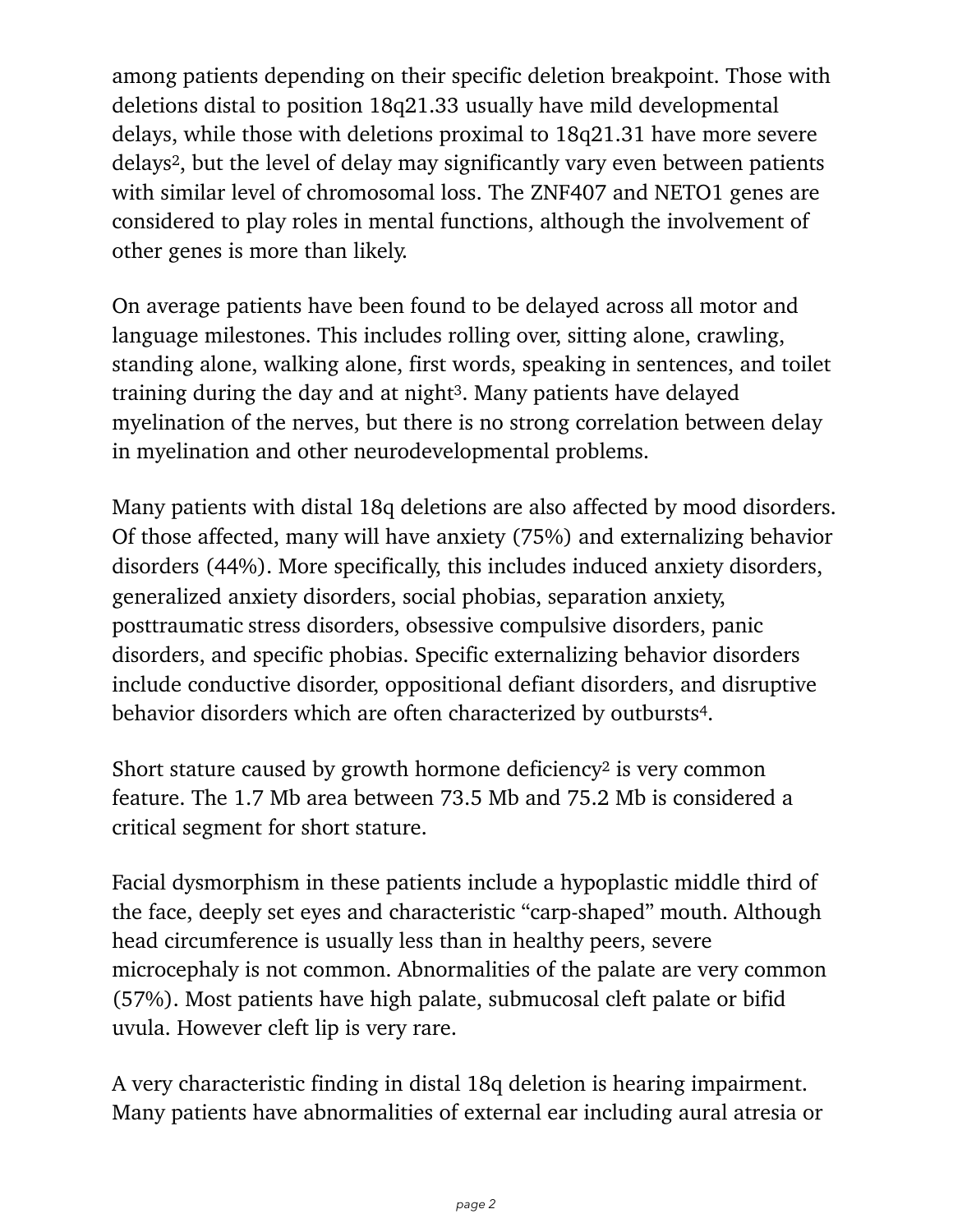stenosis of external ear canals5. Even the patients without defects of external ear may reveal sensorineural hearing loss.

Many patients have feet defects as pes planum or pes cavus, abnormal toe placement and metatarsus adductus.

Heart defects may be found in a third of patients. Most of them have atrial septal defects (ASD), ventricular septal defects (VSD) or stenosis of the pulmonary artery. These defects are usually mild and do not require surgical intervention.

Most boys have cryptorchidism, some of them may have hypospadias. Defects of the kidneys are usually mild.

Patients with distal 18q deletions often present with autoimmune disorders, IgA deficiencies, and allergies. Autoimmune disorders (31%) include myalgia, arthritis, and hypothyroidism3. This phenotype also increases an individual's susceptibility to various infections. This includes repeated ear infections. Allergies and associated symptoms are present among patients. This includes allergic rhinitis, chronic sinusitis, eczema, and asthma3. Patients have also been seen to lack or are completely deficient in factors responsible for controlling the body's reactivity to self-antigens and preventing autoimmunity6.

There are no current cures for patients with distal 18q deletions. The most common mode of treatment is treating symptoms as they arise. It is recommended that various screenings take place throughout the patient's life. As a newborn, it is recommended that they be evaluated for hypospadias, kidney, ureter, and bladder abnormalities, umbilical hernias, foot anomalies, and congenital heart disease. Seeing an ophthalmologist, audiologist, endocrinologist, physical therapist, occupational therapist, or speech therapist is also recommended3.

Most patients with this condition have sporadic deletions. Direct transmission of the deleted chromosome from mildly affected mothers has been reported in extremely rare cases. The situation when one of the parents is a carrier of a balanced translocation is much more common – at least 10-15% of all patients with distal 18q deletions received the deleted